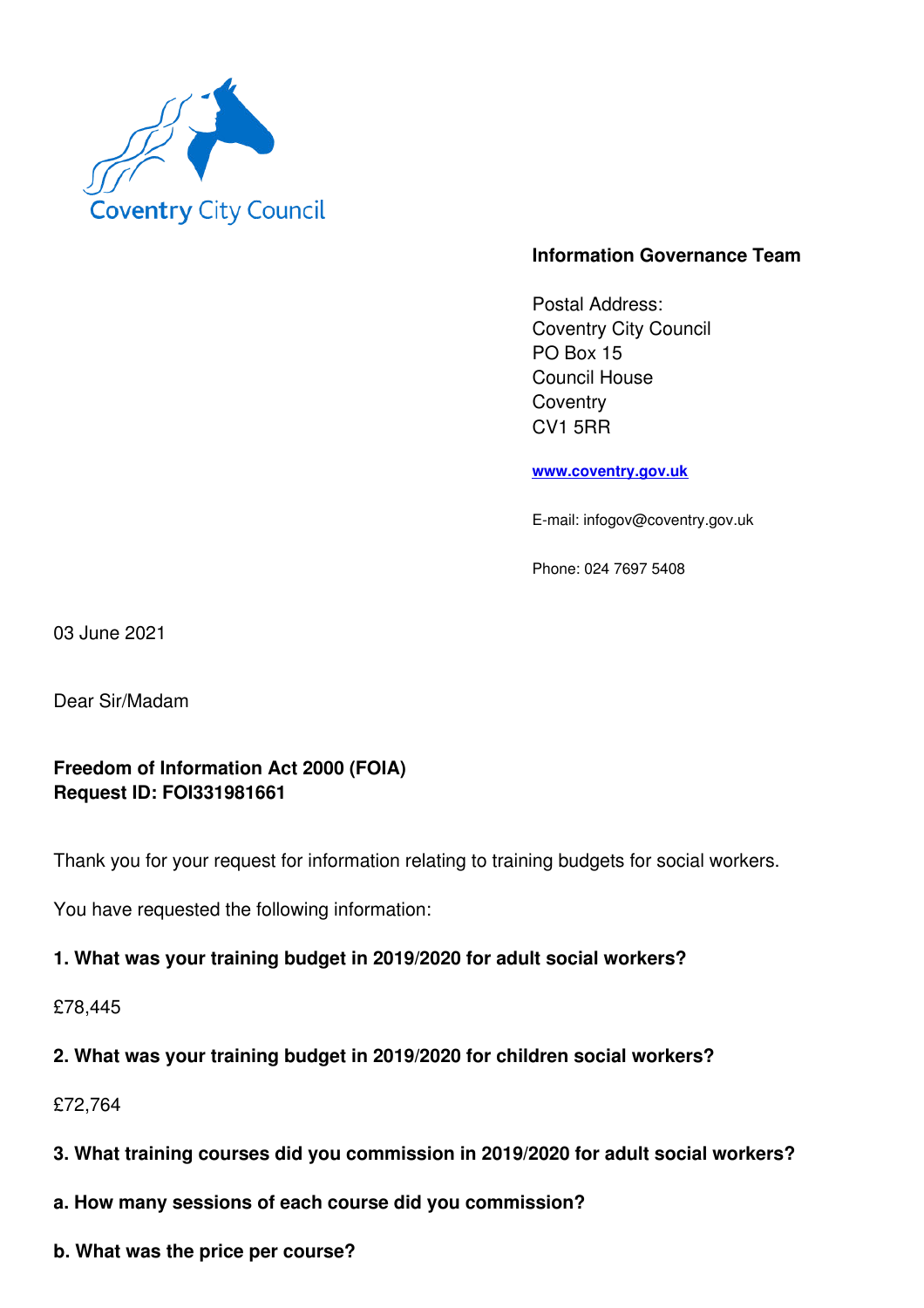### **c. Who delivered each course?**

### **d. What was the method of delivery (e.g. face or face, online etc.)**

For Questions 3a to 3c, please see the table below. All courses were delivered remotely through either Microsoft Teams or Zoom.

| <b>Training</b>   | <b>Course name</b>                 | <b>Cost per</b> | No of                    |
|-------------------|------------------------------------|-----------------|--------------------------|
| provider          |                                    | session         | <b>Sessions</b>          |
| Lydia Guthrie     | Motivational Interviewing          | £2566           | 3                        |
|                   | Motivational Interviewing -        | £480            | $\mathbf 1$              |
| Lydia Guthrie     | Top-up                             |                 |                          |
| Siobhan           | <b>Critically Reflective</b>       | £750.00         | $\overline{2}$           |
| Maclean           | Practice                           |                 |                          |
| David Gell        | <b>Effective Writing &amp;</b>     | £750.00         | $\Omega$                 |
| Associates        | Recording                          |                 |                          |
| David Gell        | Managers Role in Adult             | £650.00         | $\mathbf{1}$             |
| Associates        | Safeguarding                       |                 |                          |
| David Gell        | <b>MCA &amp; Best Interest</b>     | £650.00         | $\overline{2}$           |
| <b>Associates</b> | <b>Decision Making</b>             |                 |                          |
| Siobhan           | <b>Outcome Focused</b>             | £650.00         | $\overline{0}$           |
| Maclean           | Support & Planning                 |                 |                          |
| David Gell        | Safeguarding under                 | £1,300.00       | $\overline{2}$           |
| <b>Associates</b> | Section 42                         |                 |                          |
| Siobhan           | <b>Strengths &amp; Asset Based</b> | £650.00         | $\overline{0}$           |
| Maclean           | Practice                           |                 |                          |
| <b>David Gell</b> | Working with People who            | £650.00         | $\overline{2}$           |
| Associates        | Self-neglect                       |                 |                          |
| Graham            | Getting our Assessment             | £1175.00        | $\overline{\mathcal{A}}$ |
| <b>Hopkins</b>    | Right                              |                 |                          |
| Siobhan           | <b>Adult SW Practice</b>           | £750.00         | $\overline{2}$           |
| Maclean           | <b>Supervisors Workshops</b>       |                 |                          |
| Michael           | OT & Legal Training                | £900.00         | $\mathbf{1}$             |
| Mandelstam        |                                    |                 |                          |
| Deafblind         | <b>Deafblind Assessors CPD</b>     | £508.00         | $\overline{2}$           |
| Enablement        |                                    |                 |                          |

### **4. What training courses did you commission in 2019/2020 for children social workers?**

- **a. How many sessions of each course did you commission?**
- **b. What was the price per course?**
- **c. Who delivered each course?**
- **d. What was the method of delivery (e.g. face or face, online etc.)**

For Questions 4 to 4d, please see the table below. All courses were delivered face to face.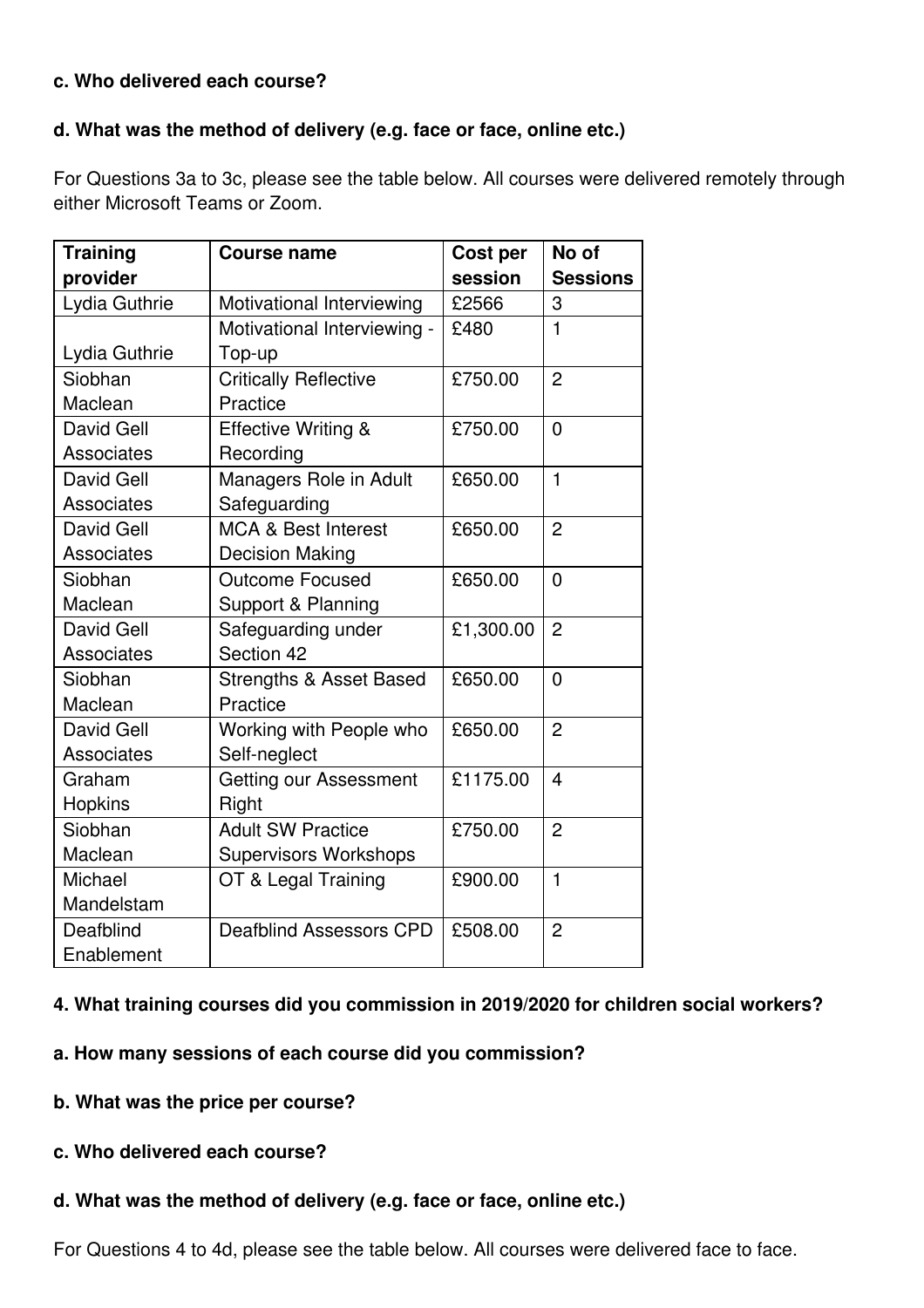| <b>Training provider</b>  | <b>Course name</b>                                 | Cost per | No of           |
|---------------------------|----------------------------------------------------|----------|-----------------|
|                           |                                                    | session  | <b>Sessions</b> |
| Premier                   | <b>Life Story Work</b>                             | £650     | 3               |
| Partnership               |                                                    |          |                 |
| Premier                   | Safeguarding                                       | £750     | 3               |
| Partnership               | Awareness                                          |          |                 |
| Premier                   | <b>CSE</b>                                         | £750     | 3               |
| Partnership               |                                                    |          |                 |
| Premier                   | Caring for                                         | £350     | $\mathbf{1}$    |
| Partnership               | Unaccompanied<br>Children                          |          |                 |
| Premier                   | Domestic Abuse,                                    | £750     | $\overline{2}$  |
| Partnership               | Recognition &<br>Response                          |          |                 |
| Premier                   | Attachment                                         | £750     | $\mathbf{1}$    |
| Partnership               |                                                    |          |                 |
| Edge                      | <b>DOLS</b> (Deprivation of<br>Liberty Safeguards) | £1125    | $\overline{2}$  |
| Do the Write thing        | The record Business &                              | £750     | 3               |
|                           | chronologies                                       |          |                 |
| Red Ballooning (Jo        | <b>Foetal Alcohol</b>                              | £699.80  | $\overline{2}$  |
| Buckard)                  | spectrum disorder                                  |          |                 |
| <b>Gurnham Singh</b>      | <b>Exploring Cultural</b>                          | £600     | $\mathbf{1}$    |
|                           | Sensitivity                                        |          |                 |
| Premier                   | Domestic Abuse,                                    | £750     | $\overline{2}$  |
| Partnership               | Recognition &                                      |          |                 |
|                           | Response                                           |          |                 |
| Mark Chesterman           | <b>Attachment Minded</b>                           | £538     | $\overline{2}$  |
|                           | Practice                                           |          |                 |
| Social Care               | <b>Child Criminal</b>                              | £350     | $\overline{2}$  |
| <b>Training Solutions</b> | Exploitation                                       |          |                 |
| Premier                   | <b>Child Protection</b>                            | £850     | $\mathbf{1}$    |
| Partnership               |                                                    |          |                 |
| Premier                   | <b>Child Protection</b>                            | £850     | $\mathbf{1}$    |
| Partnership               | refresher                                          |          |                 |
| <b>AJ Exclusive</b>       | <b>Advanced Child</b>                              | £750     | $\mathbf{1}$    |
| <b>Events</b>             | Protection training                                |          |                 |
| Mermaids                  | <b>LGBT</b> training                               | £647     | $\overline{2}$  |
| Premier                   | Safeguarding                                       | £750     | 3               |
| Partnership               | Awareness                                          |          |                 |
| Premier                   | Attachment                                         | £750     | $\mathbf{1}$    |
| Partnership               |                                                    |          |                 |

# **5. Do you have a dynamic purchasing system/training framework in place? If so, how does a training organisation join it?**

Procurement does not have a contract in place. We do have an e-Tendering portal, the web